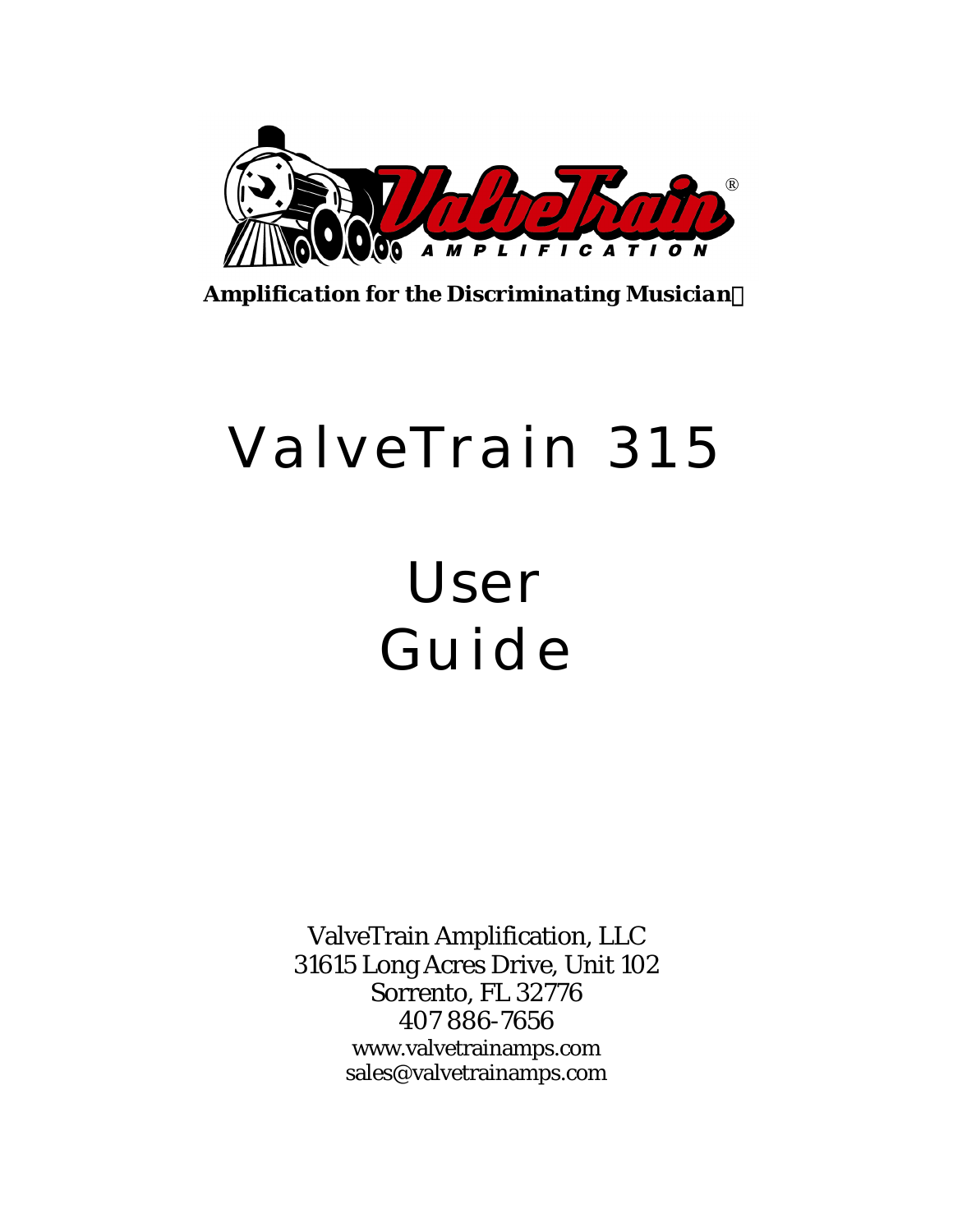### Table of Contents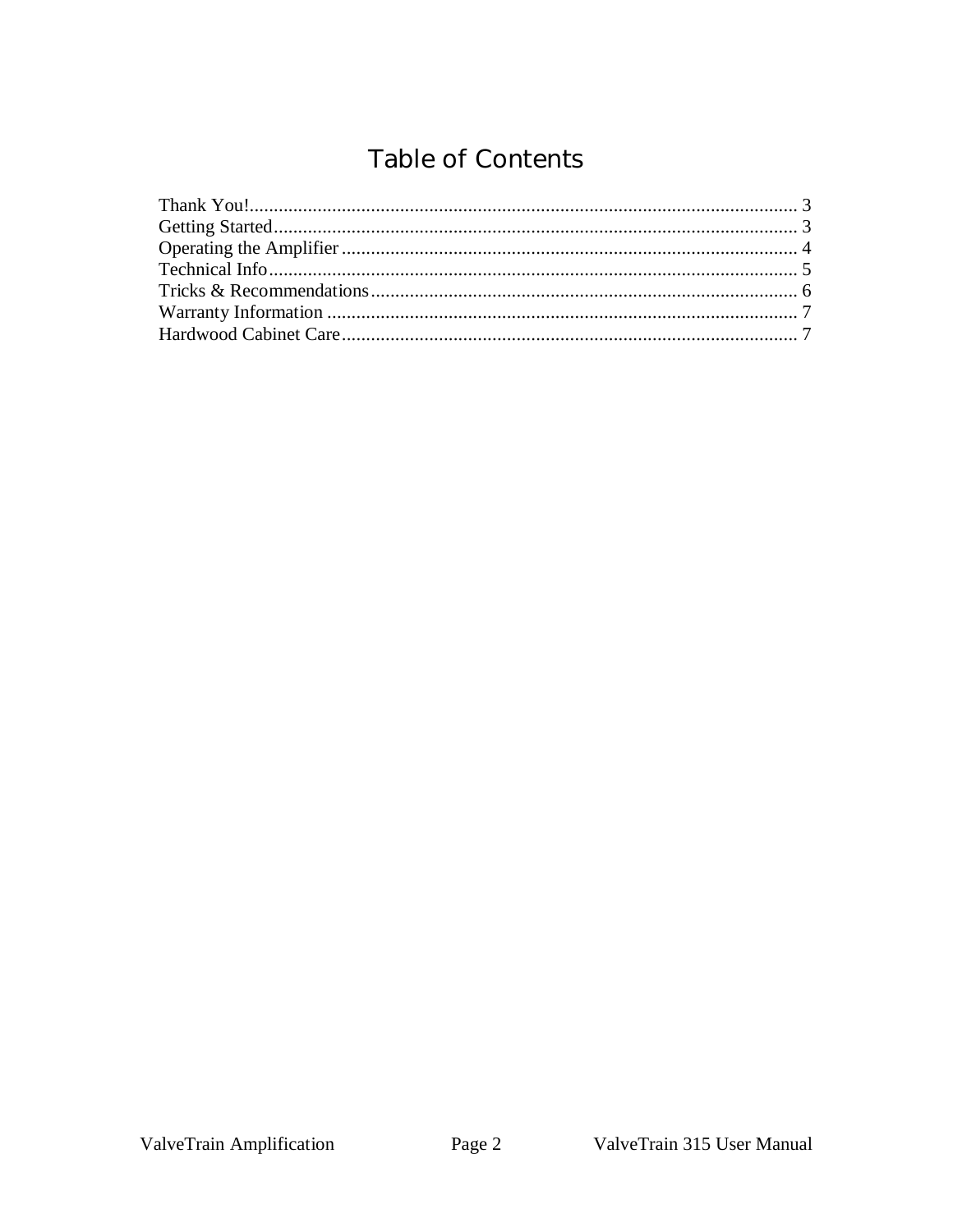#### Thank You!

We would first and foremost like to thank you for purchasing your amplifier from ValveTrain Amplification. Your selection means a great deal to us.

Just so you know where we stand on things…

We are committed to providing the most discriminating guitarists in the universe the best possible products in amplification.

We build a limited portfolio of hand wired amplifiers based off the most sought after circuits in history using the best parts available.

#### Getting Started

There are several things you should know to get started with your new amplifier.

- There are no user serviceable items inside the chassis of this amplifier. For your own safety contact us directly, or take it to a qualified technician.
- ValveTrain Amplification is not responsible for your safety when using this device. We give you these basics to protect you and well as ourselves.
- Use Common Sense.
- Do not use the amplifier, or leave it plugged in when it is exposed to liquids. (This includes rain, water, soft drinks and beer.)
- Do not change tubes or fuses without first unplugging the amplifier.
- Use the correct replacement fuse in the event that it needs to be changed.
- Tubes can get extremely hot when the amplifier is in use. Please keep your children away from them, along with anyone else. They will get severely burned if they come in contact with the tubes when the amplifier is in operation or recently powered off.
- Do not use the amplifier when it is near drapery, furnishings, paper or anything else flammable. The heat from the tubes may possibly cause them to ignite. Maintain at least 6 inches of space around the unit while it is in operation.
- Instrument amplifiers by nature are intended to get loud. Respect your hearing and the hearing of others. Permanent damage may result.
- This amplifier comes with a grounded power cord (3 prong). Do not alter this and always make sure the unit is connected to properly grounded power of the correct voltage. (United States 120VAC)
- Never run the amplifier without speaker(s) connected. You may cause major damage (not under warranty by the way) to the amplifier.

We've tried to do our part, you do yours… Don't take chances.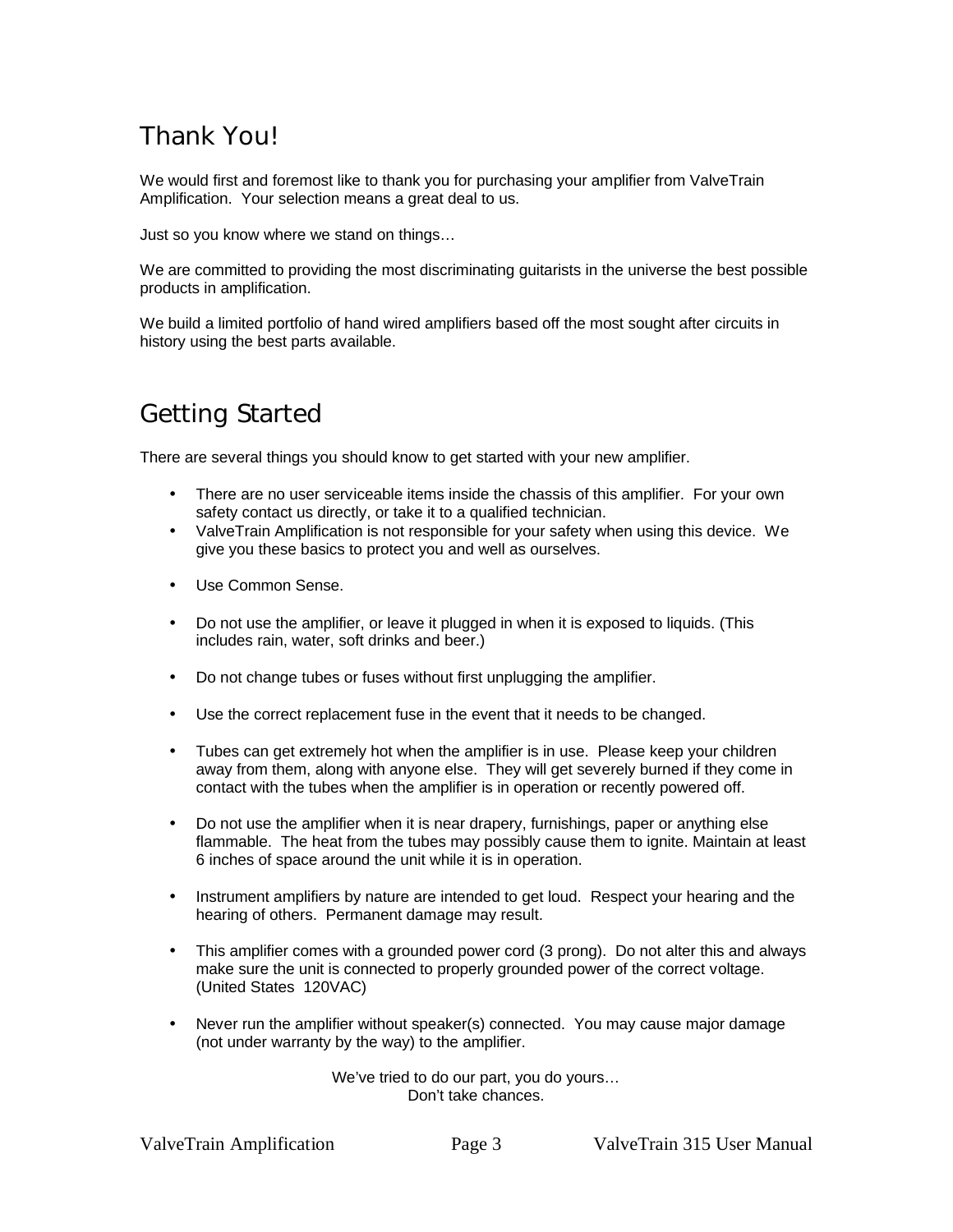#### Operating the Amplifier

The control panel of the ValveTrain 315 looks like this:



It's really pretty simple to use...

Let's start from the way we're actually going to use the amp.

- 1. Make sure that both volume knobs are rotated to the left so that the pointer is below the number 3 on the dial (we prefer 1, but below 3 will do.)
- 2. For now, set the TONE control between 7 and 8..
- 3. Make sure that the amp is plugged into a grounded outlet at 120 Volts A.C (Standard U.S. Electricity)
- 4. Make sure that the Standby switch is in the down (Unmarked) position.
- 5. Locate the main power switch labeled POWER on the control panel.
- 6. After making sure that the Standby switch is in the unmarked position, turn the main power switch to ON. The pilot lamp should start to glow.
- 7. WAIT AT LEAST 30 SECONDS. The 6V6GT power tubes in this amp need a little time to warm up… You could shorten the life of the tubes by rushing things…
- 8. Plug your guitar cable into one of the input jacks on the left side of the control panel. (Any one will do, but you might as well start with BRIGHT High)
- 9. Next, turn the standby switch to the up (STANDBY ON) position.
- 10. The amplifier should be active at this point… so….
- 11. Rotate the BRIGHT knob to the desired level of loudness and play…
- 12. To use the NORMAL channel, plug your guitar cable into the jack marked NORMAL High.
- 13. Rotate the NORMAL knob to the desired level of loudness and play…

That's about it…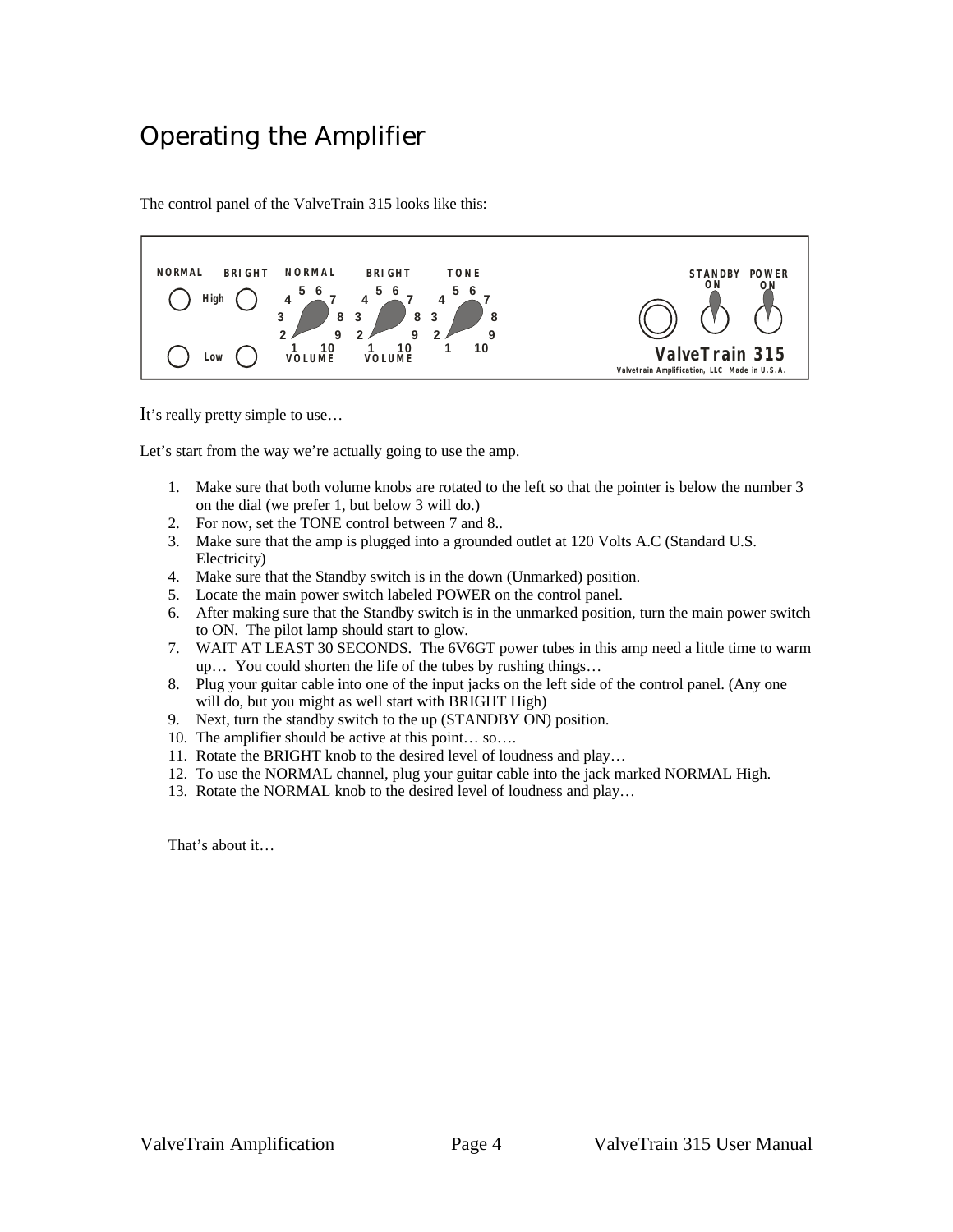### Technical Info

| Power Requirement:      | 120 Volts A.C. (USA Model) - Grounded Outlet<br>240 Volts A.C. (Export Model) - Grounded Outlet                                                                                                                                                                                                                                                                                 |
|-------------------------|---------------------------------------------------------------------------------------------------------------------------------------------------------------------------------------------------------------------------------------------------------------------------------------------------------------------------------------------------------------------------------|
| Power Output:           | Approximately 15 Watts R.M.S.                                                                                                                                                                                                                                                                                                                                                   |
| Tuber Order:            | Numbered 1 through 5 from RIGHT to LEFT as you look at the<br>back of the amplifier.                                                                                                                                                                                                                                                                                            |
| Preamp Tubes:           | 12AY7 - This tube is located in position 1.<br>12AX7 - This tube is located in position 2.                                                                                                                                                                                                                                                                                      |
|                         | Acceptable Alternatives:<br>12AX7<br>5751<br>ECC83 (Equivalent to 12AX7)                                                                                                                                                                                                                                                                                                        |
| Power Tubes:            | 6V6GT Duet<br>These are located in positions 3 and 4.                                                                                                                                                                                                                                                                                                                           |
| <b>Rectifier Tube:</b>  | 5Y3GT<br>This is located in position 5.                                                                                                                                                                                                                                                                                                                                         |
| Speaker Load:           | 8 Ohms.                                                                                                                                                                                                                                                                                                                                                                         |
| <b>Speaker Outputs:</b> | There are 2 Speaker jacks located on the underside of the<br>chassis between Tubes #2 and #3. The jack closest to Tube #3<br>(one of the 6V6GT's) is the main output. (Hint: It's also marked<br>Main on the warning plate) This jack is always to be used first.<br>There is a switch in this jack that will not allow any sound to be<br>produced if this jack is not in use. |
|                         | The total recommended load for the amplifier is 8 Ohms. The<br>amps should operate without damage at 4, 8 or 16 Ohms. Do<br>not run the amp with speaker loads above 16 Ohms or below 4<br>Ohms.                                                                                                                                                                                |
| Speakers:               | Eminence Patriot Series Red, White & Blues 12"<br>This speaker is rated for: 8 Ohms and 120 Watts                                                                                                                                                                                                                                                                               |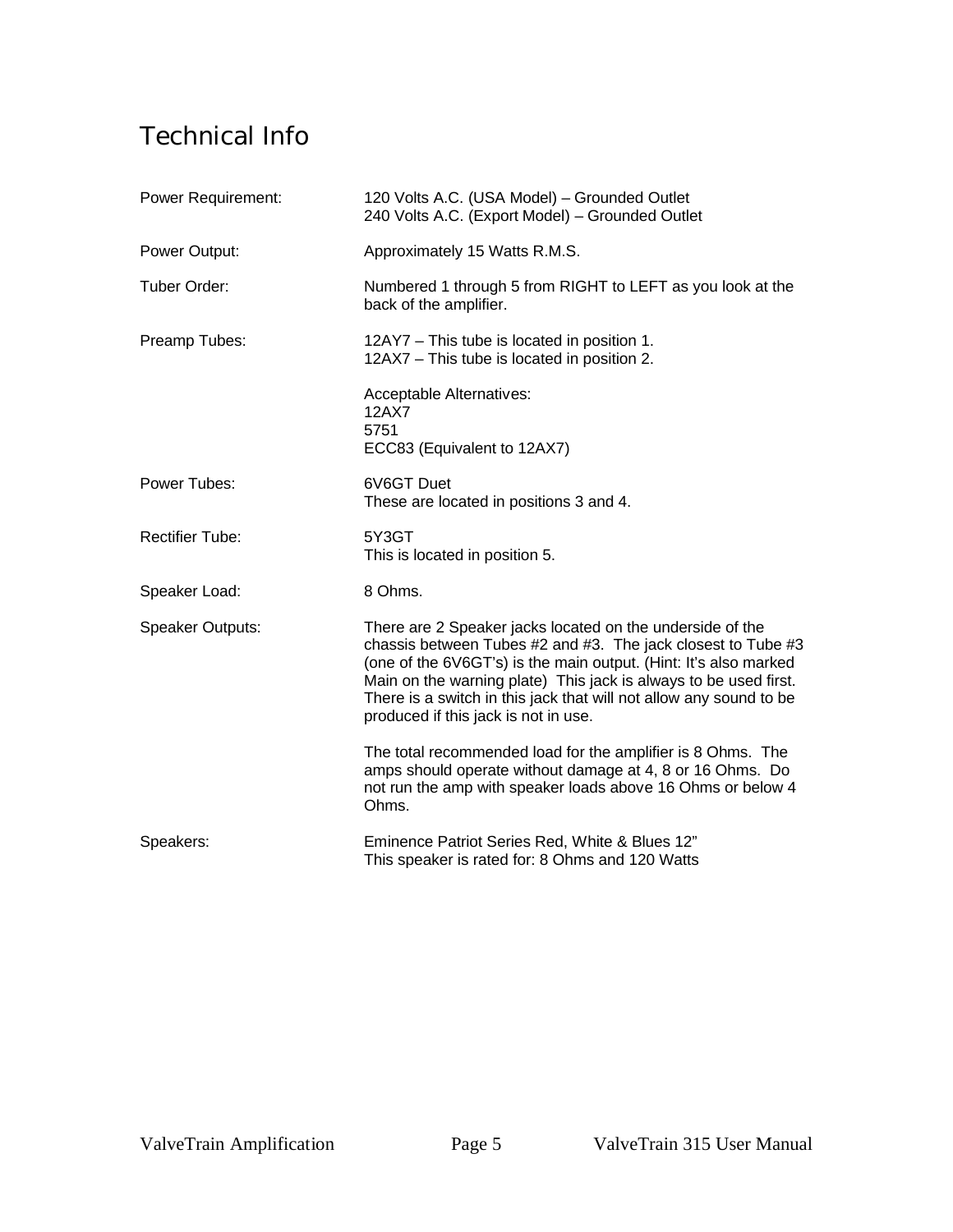#### Tricks & Recommendations

#1

This amp has what are called "Interactive Volume Controls". This means that the 2 Volume controls influence each other in the circuit.

To better understand this, rotate the Volume knob of the channel that you are NOT using and listen to what happens to the tone.

#2

Our Favorite Setting… (For Stratocasters, Telecasters and other Single Coil Guitars)

Set all 3 Controls between 7 and 8 and let it rip!!

#3

Learn to use the Volume control on your guitar…

Back it down to cleanup the signal and get clean, shimmering tones. Open it up to get the distortion that is normally associated with this amps forefather… (The Fender 5E3 Deluxe)

#4

Any Marshall fanatic will tell you that you can use a short jumper cord (shielded please), like for combining stomp boxes, to connect the 2 channels together.

Plug your guitar into BRIGHT High and a short cable from BRIGHT Low to NORMAL High.

Play around with the volume controls some and see what you like. You can always reverse the setup by plugging the guitar into NORMAL High, and setting the jumper between NORMAL Low and BRIGHT High

#5

Enjoy!!